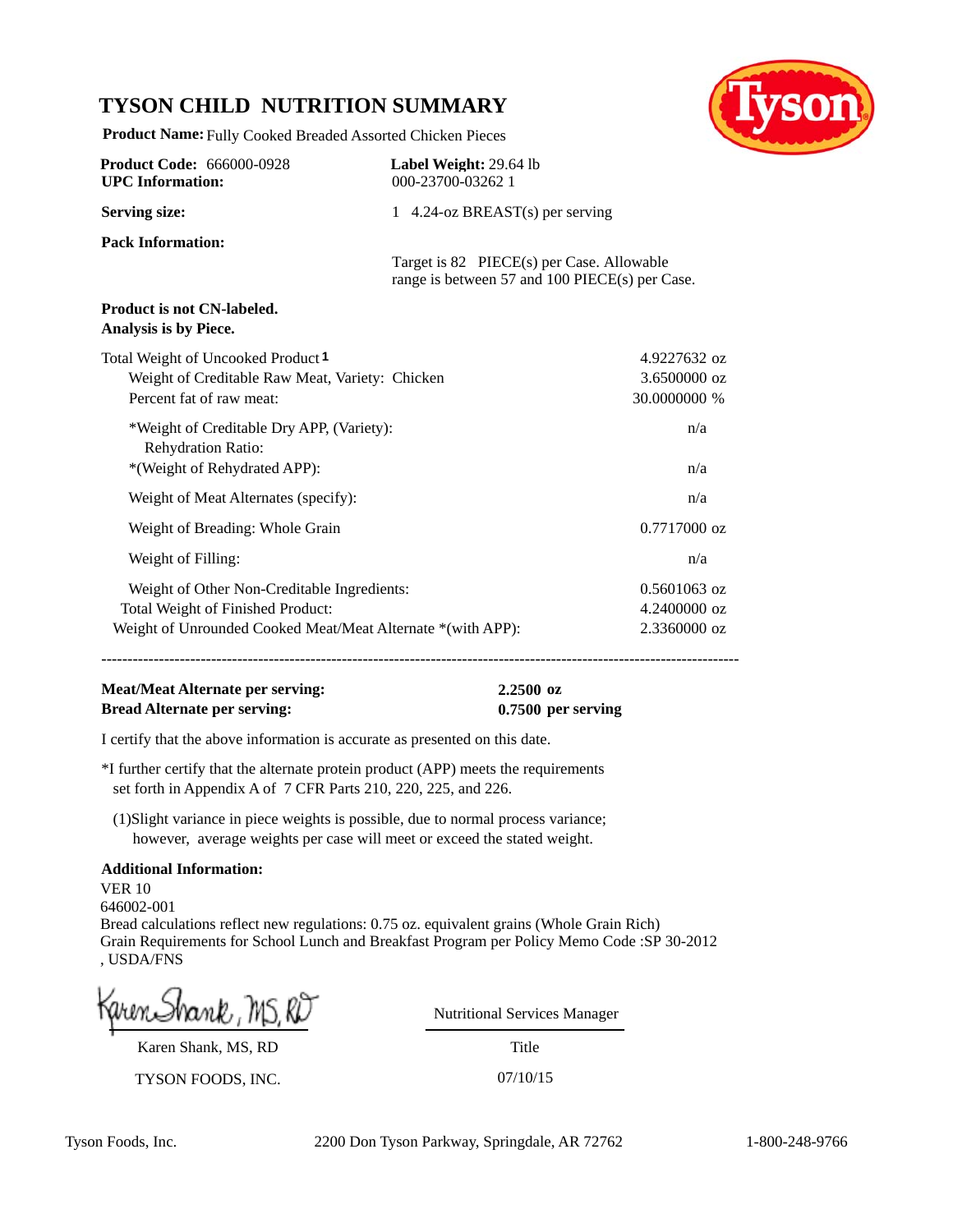## **TYSON CHILD NUTRITION SUMMARY**



**Product Name:** Fully Cooked Breaded Assorted Chicken Pieces

| <b>Product Code: 666000-0928</b><br><b>UPC</b> Information:                                                                                     | Label Weight: 29.64 lb<br>000-23700-03262 1                                                 |                                              |  |
|-------------------------------------------------------------------------------------------------------------------------------------------------|---------------------------------------------------------------------------------------------|----------------------------------------------|--|
| <b>Serving size:</b>                                                                                                                            | 1 3.89-oz DRUM $(s)$ per serving                                                            |                                              |  |
| <b>Pack Information:</b>                                                                                                                        | Target is 82 PIECE(s) per Case. Allowable<br>range is between 57 and 100 PIECE(s) per Case. |                                              |  |
| <b>Product is not CN-labeled.</b><br>Analysis is by Piece.                                                                                      |                                                                                             |                                              |  |
| Total Weight of Uncooked Product <sup>1</sup><br>Weight of Creditable Raw Meat, Variety: Chicken<br>Percent fat of raw meat:                    |                                                                                             | 5.4238954 oz<br>4.0917107 oz<br>30.0000000 % |  |
| *Weight of Creditable Dry APP, (Variety):<br>Rehydration Ratio:<br>*(Weight of Rehydrated APP):                                                 |                                                                                             | n/a<br>n/a                                   |  |
| Weight of Meat Alternates (specify):                                                                                                            |                                                                                             | n/a                                          |  |
| Weight of Breading: Whole Grain                                                                                                                 |                                                                                             | $0.7593000$ oz                               |  |
| Weight of Filling:                                                                                                                              |                                                                                             | n/a                                          |  |
| Weight of Other Non-Creditable Ingredients:<br>Total Weight of Finished Product:<br>Weight of Unrounded Cooked Meat/Meat Alternate *(with APP): |                                                                                             | 0.5728847 oz<br>3.8900000 oz<br>2.0049382 oz |  |

**--------------------------------------------------------------------------------------------------------------------------**

## **Meat/Meat Alternate per serving: 2.0000 oz Bread Alternate per serving: 0.7500 per serving**

I certify that the above information is accurate as presented on this date.

\*I further certify that the alternate protein product (APP) meets the requirements set forth in Appendix A of 7 CFR Parts 210, 220, 225, and 226.

 (1)Slight variance in piece weights is possible, due to normal process variance; however, average weights per case will meet or exceed the stated weight.

## **Additional Information:**

VER 6 646000-001 Bread calculations reflect new regulations: 0.75 oz. equivalent grains (Whole Grain Rich) Grain Requirements for School Lunch and Breakfast Program per Policy Memo Code :SP 30-2012 , USDA/FNS

Karen Shank, MS, RD

TYSON FOODS, INC. 06/02/15

Nutritional Services Manager

Title

Tyson Foods, Inc. 2200 Don Tyson Parkway, Springdale, AR 72762 1-800-248-9766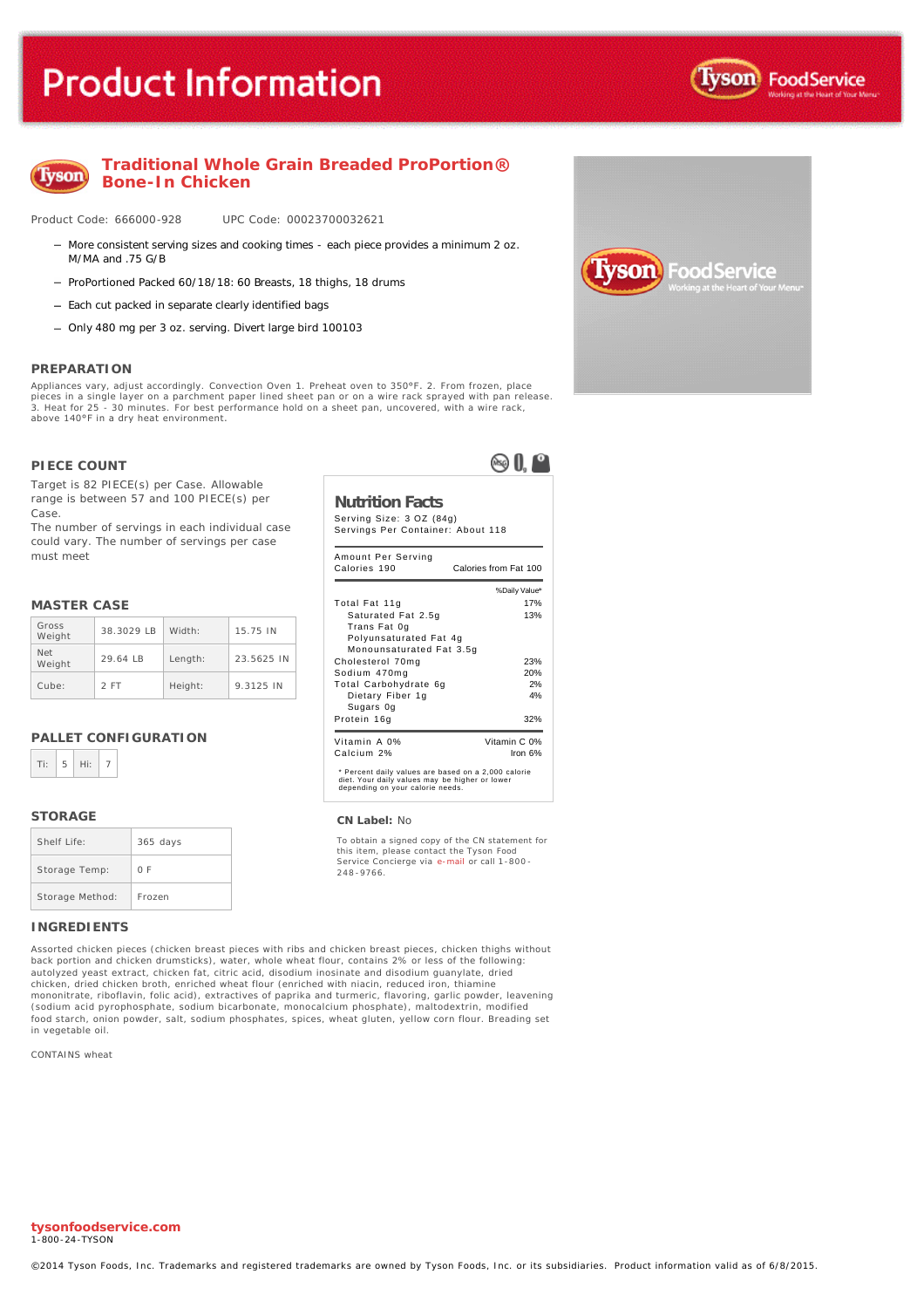